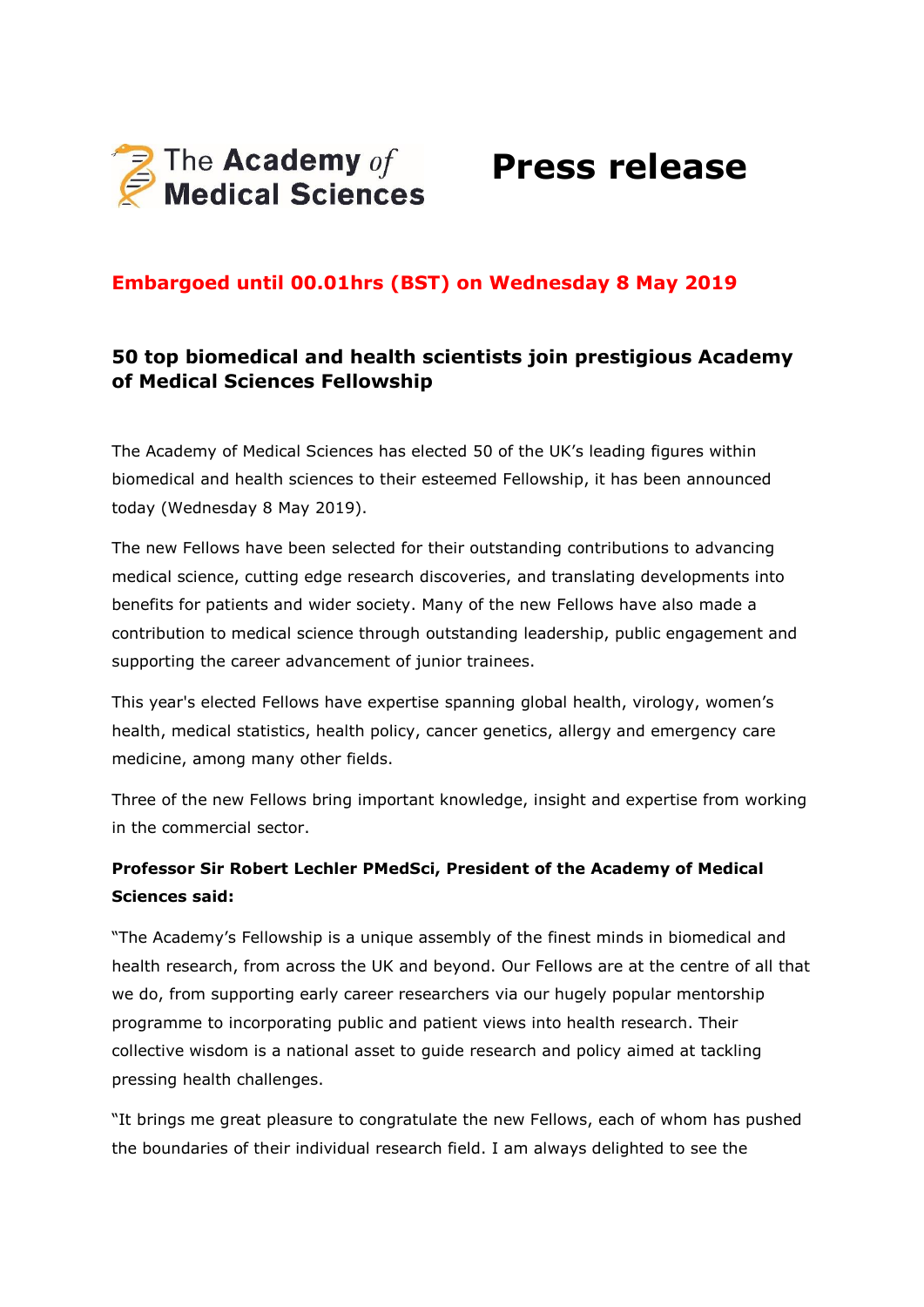Fellowship expand, adding fresh talent to our invaluable pool of high quality guidance, advice and expertise."

The newly elected Fellows include: Professor Sarah Cleaveland FMedSci, a veterinary surgeon whose research has shaped current international strategies for global elimination of rabies; Professor Nicholas Wareham FMedSci, Director of the MRC Epidemiology Unit where he leads trailblazing work into the causes and prevention of obesity and type 2 diabetes; Professor Rodrigo Quian Quiroga FMedSci, a neuroscientist who discovered a type of neuron which plays an essential role in the formation, coding and retrieval of memories, and Professor Mary Herbert FMedSci, who developed "threeperson IVF", a pioneering method to prevent the transmission of mitochondrial diseases.

## **Professor Mary Herbert FMedSci, Professor of Reproductive Biology, Newcastle University, said:**

"I am thrilled to join the Fellowship of the Academy of Medical Sciences. It is an honour to be elected to this brain trust of experts, each of whom has changed the landscape of biomedical and health science for the better.

"My area of research is truly global, and in this time of uncertainty with Brexit it is more essential than ever that as a research community we are fully tapped into the network of scientists across the world. I have always admired the Academy's focus on international and interdisciplinary work and it is a real delight to join the Fellowship and become a firm part of this."

## **Professor Philippa Saunders FRSE FMedSci, Registrar of the Academy of Medical Sciences, said:**

"The Academy continues to ensure that the diversity of medical science is represented in the Fellowship. This year we are particularly pleased to celebrate the highest percentage of women the Academy has ever elected in one year, taking us a step closer to our goal of gender parity."

19 of the new Fellows are women, representing 38% of all Fellows elected in 2019, the highest percentage of women ever elected in one year. 20% of the new Fellows are non-UK nationals, coming from seven countries and four continents. We are pleased that this year's election figures take us closer to a more equal Fellowship with regards to the number of men to women Fellows, and have an international spread. The Academy is committed to working towards diversity and equality of opportunity in everything we do.

The new Fellows will be formally admitted to the Academy at a ceremony on 26 June 2019.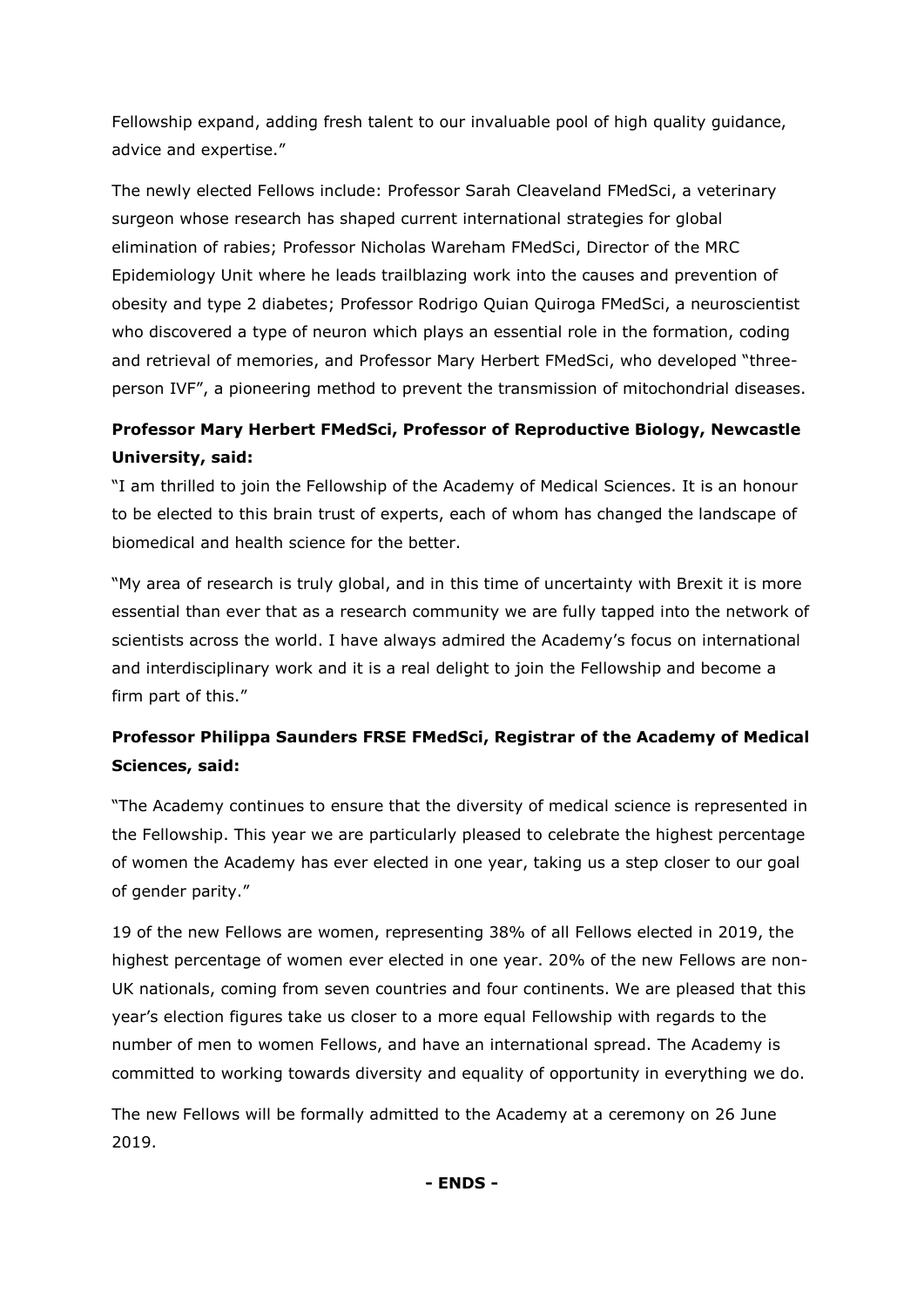#### **For more information please contact:**

Naomi Clarke, Senior Communications Officer, Academy of Medical Sciences 020 3141 3208, 07903 158979, naomi.clarke@acmedsci.ac.uk

#### **Notes for Editors**

- **1. The Academy of Medical Sciences** is the independent body in the UK representing the diversity of medical science. Our elected Fellows are the UK's leading medical scientists from hospitals, academia, industry and the public service. Our mission is to advance biomedical and health research and its translation into benefits for society. We are working to secure a future in which:
- UK and global health is improved by the best research.
- The UK leads the world in biomedical and health research, and is renowned for the quality of its research outputs, talent and collaborations.
- Independent, high quality medical science advice informs the decisions that affect society. More people have a say in the future of health and research. Our work focusses on four key objectives, promoting excellence, developing talented researchers,
- influencing research and policy and engaging patients, the public and professionals.

#### [https://acmedsci.ac.uk](https://acmedsci.ac.uk/)

2. This year Fellows **were chosen from 413 candidates.** The eight Sectional Committees met in March to consider potential Fellows for 2019 entry to the Academy. Three nominators from within the Fellowship must back each candidate. The Academy Registrar, Professor Philippa Saunders FRSE FMedSci, Director of Postgraduate Research, University of Edinburgh, oversees the election. 95 candidates were shortlisted for peer review. The election brings the number of Fellows to 1301.

In 2013, the Academy released the report "Representation of women within the Academy's Fellowship", which scrutinised the nomination and election process for gender balance and equality.

#### **3. Full list of Fellows elected in 2019**

**Professor Colin Baigent**, Director, MRC Population Health Research Unit, University of Oxford **Professor Wendy Barclay**, Action Medical Research Chair in Virology, Imperial College London **Professor Philip Bejon**, Director, KEMRI Wellcome Trust Research Programme, and Professor of Tropical Medicine, University of Oxford

**Professor Maria Belvisi**, Professor of Respiratory Pharmacology, Imperial College London, and Vice President and Head of Respiratory, Inflammation and Autoimmunity, AstraZeneca

**Professor Judith Breuer**, Professor of Virology, University College London

**Professor Chris Brightling**, Professor of Respiratory Medicine, University of Leicester

**Dr James Briscoe FRS**, Senior Group Leader, Francis Crick Institute

**Professor Robert Bristow**, Director, Manchester Cancer Research Centre and Chief Academic Officer, The Christie NHS Foundation Trust, and Professor of Cancer Studies, University of Manchester

**Professor Robert Brownstone**, Professor and Head of Neurosurgery, University College London

**Professor Julia Buckingham CBE**, Vice Chancellor and President, Brunel University

**Professor Edward Byrne**, President and Principal, King's College London

**Dr Peter Campbell**, Head of Cancer, Ageing, and Somatic Mutations Programme, Wellcome Trust Sanger Institute

**Professor Sarah Cleaveland OBE FRS FRSE**, Professor of Comparative Epidemiology, University of Glasgow

**Professor Arri Coomarasamy**, Director, Tommy's National Centre for Miscarriage Research, University of Birmingham

**Professor Tim Dalgleish**, Programme Lead, Cognition, Emotion & Mental Health Group, MRC Cognition and Brain Sciences Unit, University of Cambridge

**Professor Sarah C Darby FRS**, Professor of Medical Statistics, University of Oxford **Professor Benjamin Davis**, Professor of Chemical Biology, University of Oxford **Dr Jennifer Dixon CBE**, Chief Executive, The Health Foundation

**Professor Timothy Eisen,** Vice-president and Head of Oncology Early Clinical Development, AstraZeneca, & Professor of Medical Oncology, University of Cambridge

**Professor Michael Hanna,** Director, UCL Institute of Neurology; Director, UCL MRC Centre for Neuromuscular Diseases; Professor in Clinical Neurology, University College London